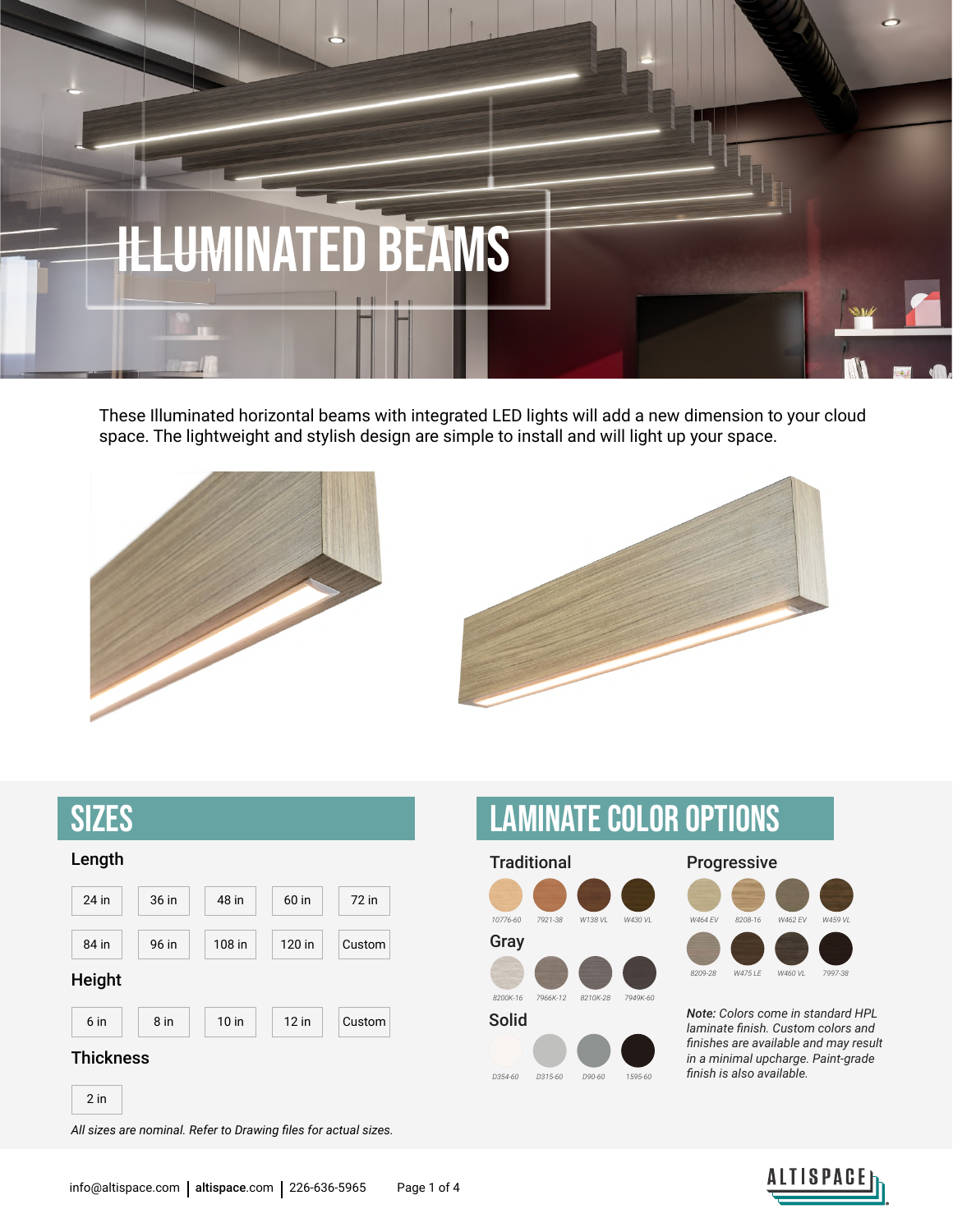### ILLUMINATED beams

These Illuminated horizontal beams with integrated LED lights will add a new dimension to your cloud space. The lightweight and stylish design are simple to install and will light up your space





#### LED Specifications

#### **DI-24V-VLX48**

| Voltage                |       | 24VDC    |
|------------------------|-------|----------|
| Wattage                |       | 7.2W/ft. |
| $L$ umens <sup>1</sup> | 3000K | 853/ft.  |
|                        | 5000K | 840/ft.  |

1. Lumen value measured in accordance to IES LM-80-08. LED chips have a luminous flux range with a tolerance of +/- 5%.

#### FEATURES

**IN EX 18** 

Our illuminated beams are simple to specify and easy to install. Available in 36 standard sizes and 21 standard color options, you can create the perfect solution for your project.

If you have a specific size or color request, customize it! Use our product selector on our website to tell us what color or size you are looking for, and we can help you make your own illuminated beams.

- Made with lightweight panel technology.
- Made using eco-friendly materials and processes.
- Customize your illuminated beam with your chosen laminate or veneer.
- Easy to install.
- Fire rating information available upon request.
- Aircraft Cable Suspension hardware is included.

#### LED FEATURES

- Superior CRI, 95+
- High R9 (95) & R13 (100) values.
- Full color rendering consistency at different output levels.
- Fully diffused in channel.
- Ultra high lumen output capability.
- Specific colors are available upon request (subject to availability).



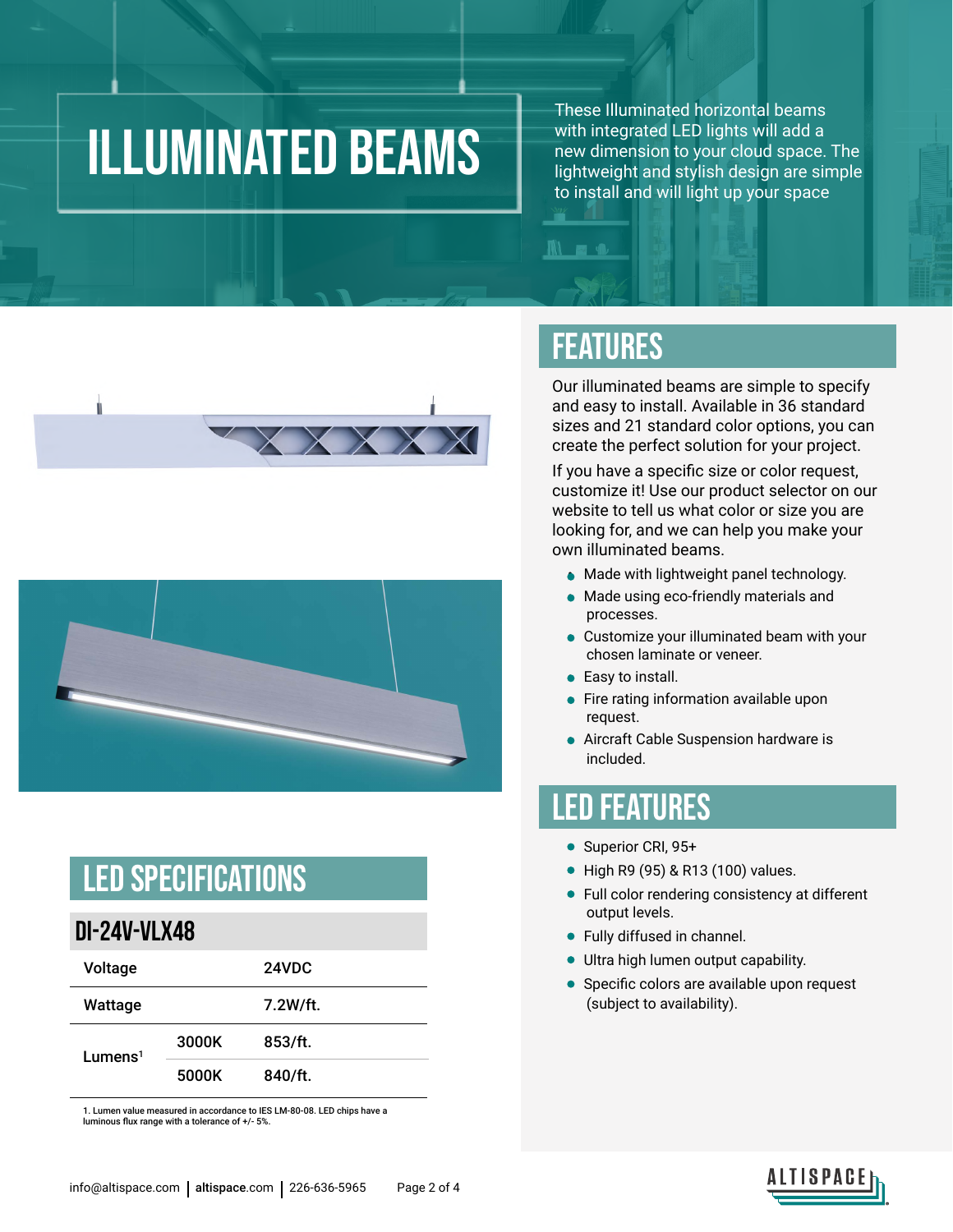# Illuminated beams

These Illuminated horizontal beams with integrated LED lights will add a new dimension to your cloud space. The lightweight and stylish design are simple to install and will light up your space

### **Specifications**

| <b>PRODUCT</b>                                                   |                                                                                                                                                                                                                                                                                                                                                                                                         |  |
|------------------------------------------------------------------|---------------------------------------------------------------------------------------------------------------------------------------------------------------------------------------------------------------------------------------------------------------------------------------------------------------------------------------------------------------------------------------------------------|--|
| <b>Name</b>                                                      | <b>Altispace Illuminated Beams</b>                                                                                                                                                                                                                                                                                                                                                                      |  |
| Content                                                          | Laminate material, wood frame, fiberboard, honeycomb door core, and<br>LED light strip                                                                                                                                                                                                                                                                                                                  |  |
| <b>Panel Thicknesses</b>                                         | $2$ in                                                                                                                                                                                                                                                                                                                                                                                                  |  |
| <b>Standard Sizes</b>                                            | Lengths: 24 in, 36 in, 48 in, 60 in, 72 in, 84 in, 96 in, 108 in, 120 in                                                                                                                                                                                                                                                                                                                                |  |
| *All sizes are nominal                                           | Heights: 6 in, 8 in, 10 in, 12 in                                                                                                                                                                                                                                                                                                                                                                       |  |
| <b>Durability</b>                                                | Contract/Commercial                                                                                                                                                                                                                                                                                                                                                                                     |  |
| Maintenance                                                      | Dust and dirt on the panels and suspension hardware can be removed with a<br>vacuum, and wipe off excess dirt or fingerprints by wiping them with a clean,<br>dry and solf cloth. If this does not fully clean the panel, you can use a clean,<br>damp and soft white cloth or sponge with a mild detergent to wipe down the<br>beams. Refer to the Cleaning and Maintenance docmuent for more details. |  |
| <b>Lead Time</b>                                                 | Products are made to order and certain lead times will apply.                                                                                                                                                                                                                                                                                                                                           |  |
| Environmental                                                    | Altispace Illuminated Beams are made using eco-friendly materials and<br>practices. For more information, contact 226-636-5965.                                                                                                                                                                                                                                                                         |  |
| Custom                                                           | Custom sizes and colors are available and may result in a minimal upcharge.<br>Further customization is also available at an upcharge.                                                                                                                                                                                                                                                                  |  |
| Variation                                                        | Colors of laminate finish on screen may vary from actual product.                                                                                                                                                                                                                                                                                                                                       |  |
| <b>Acoustics</b>                                                 | Test reports available upon request. Refer to the Acoustic Information<br>docmuent for more details.                                                                                                                                                                                                                                                                                                    |  |
| <b>Fire Rating</b>                                               | Test reports available upon request. Refer to the Fire Rating Information<br>docmuent for more details.                                                                                                                                                                                                                                                                                                 |  |
| <b>INSTALL</b>                                                   |                                                                                                                                                                                                                                                                                                                                                                                                         |  |
| <b>Suspension Options</b>                                        | 1) Aircraft cable (Refer to Suspension Hardware Information)<br>2) Unistrut System (Refer to Suspension Hardware Information)                                                                                                                                                                                                                                                                           |  |
| <b>Ceiling Attachment Options for</b><br><b>Suspension Cable</b> | By installation contractor                                                                                                                                                                                                                                                                                                                                                                              |  |
| Installation                                                     | Refer to Installation Guide for Illuminated Beams.                                                                                                                                                                                                                                                                                                                                                      |  |
| <b>Unistrut Installation</b>                                     | Refer to Installation Guide for Illuminated Beams.                                                                                                                                                                                                                                                                                                                                                      |  |